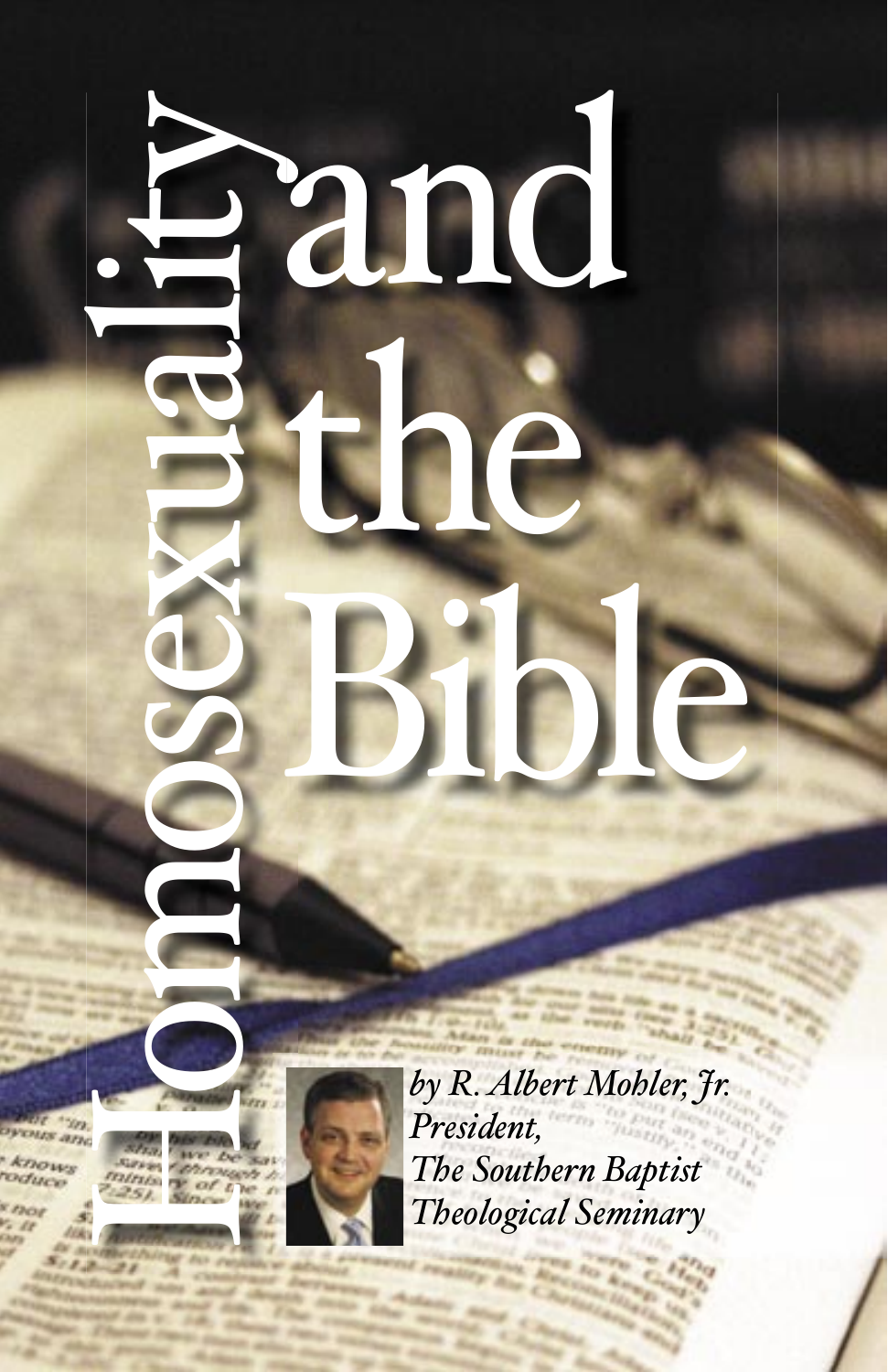

Dr. R. Albert Mohler, Jr., serves as the ninth president of The Southern Baptist Theological Seminary—the flagship school of the Southern Baptist Convention and one of the largest seminaries in the world.

A leader among American evangelicals, Dr. Mohler hosts a daily live nationwide radio program on the Salem Radio Network. He also writes a daily commentary on theological, moral and cultural issues for Crosswalk.com. Dr. Mohler was listed in a *TIME* magazine cover story as one of its "50 for the Future." *Christianity Today* described

Dr. Mohler as one of the 40 emerging evangelical leaders and Time.com called him the "reigning intellectual of the evangelical movement in the U.S." He is a frequent guest on national and international news outlets and is a popular preacher, teacher and lecturer.

A native of Lakeland, Florida, Dr. Mohler is a theologian and an ordained minister, having served as pastor and staff minister of several Southern Baptist churches. He came to the presidency of Southern Seminary from service as editor of *The Christian Index*, the oldest of the state papers serving the Southern Baptist Convention.

He is married to the former Mary Kahler. They have two children: Katie and Christopher.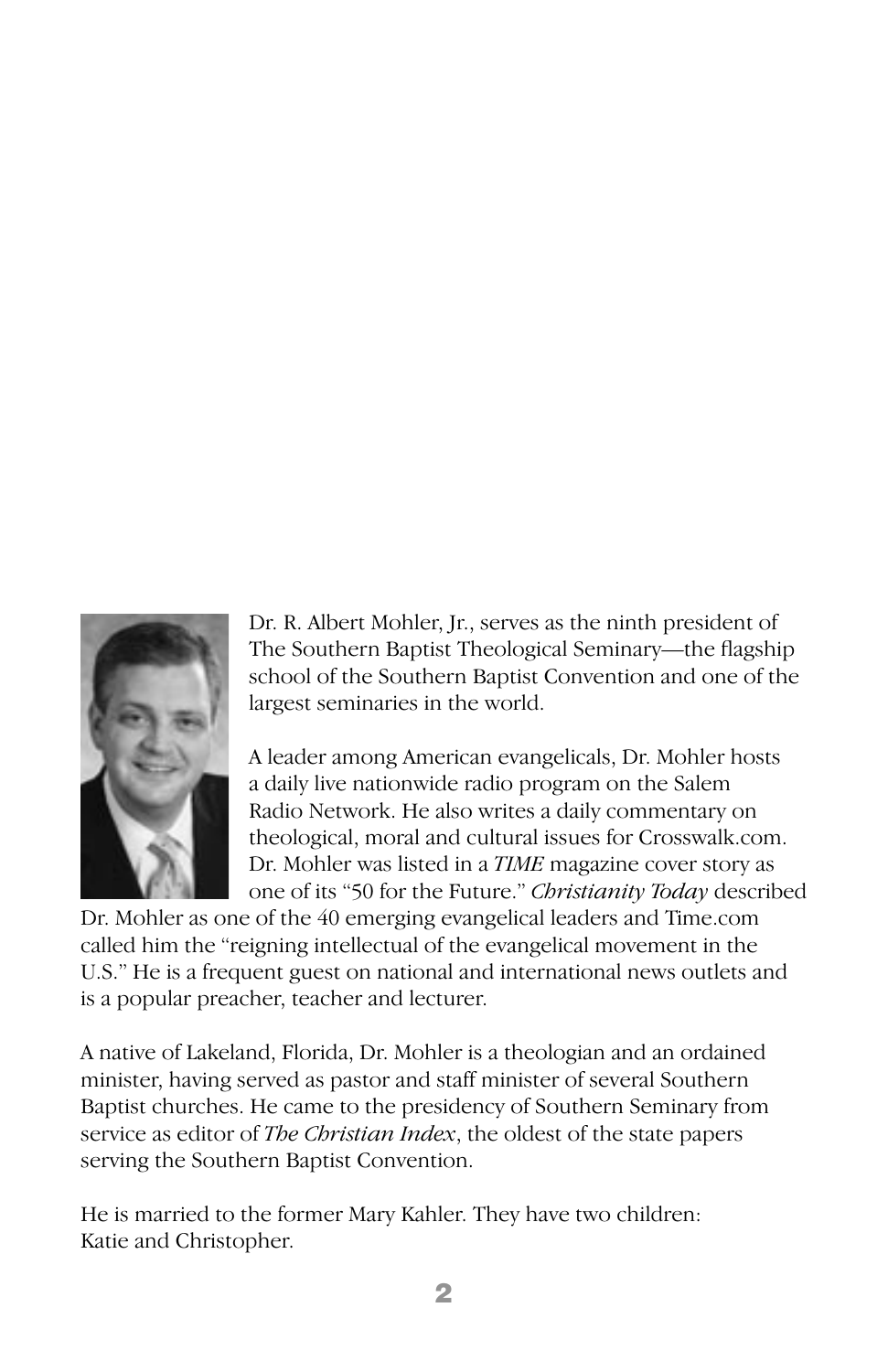## **Homosexuality and the Bible: Telling the Truth**

IT CONDITION IS NOT THE MANUS WAS SERVED IN AMERICAN IN A MORE IN American culture — and it is likely to stay that way for a long time. Once famously described as "the love that dares in American culture — and it is likely to stay that way for a long time. Once famously described as "the love that dares not speak its name," homosexuality is now openly discussed and debated throughout American society.

Behind this discussion is an agenda, pushed and promoted by activists, who seek legitimization and social sanction for homosexual acts, relationships, and lifestyles. The push is on for homosexual "marriage," the removal of all structures and laws considered oppressive to homosexuals, and the recognition of homosexuals, bisexuals, transsexuals, and others as "erotic minorities" deserving of special legal protection. The movement to normalize homosexuality won a huge victory last year when the U.S. Supreme Court handed down its decision in the case *Lawrence v. Texas*. In that momentous decision, a majority of justices struck down the Texas sodomy laws as unconstitutional, declaring that individuals have a basic right to define their own existence and sexual lifestyle without government interference. As Justice Antonin Scalia noted, this means the effective end of all morals legislation.

The larger culture is now bombarded with messages and images designed to portray homosexuality as a normal lifestyle. Homoerotic themes are so common in the mainstream media that many citizens have virtually lost the capacity to be shocked. Gay characters abound on television and in film, and story lines supporting sexual "tolerance" and diversity now appear in programming for children. Cable television's "Queer Eye for the Straight Guy" represents the symbolic rise of gay culture in the nation's mainstream.

These days, anyone who would oppose homosexuality as a fully valid lifestyle is depicted as a narrow-minded bigot and described as "homophobic." Anyone who suggests that heterosexual marriage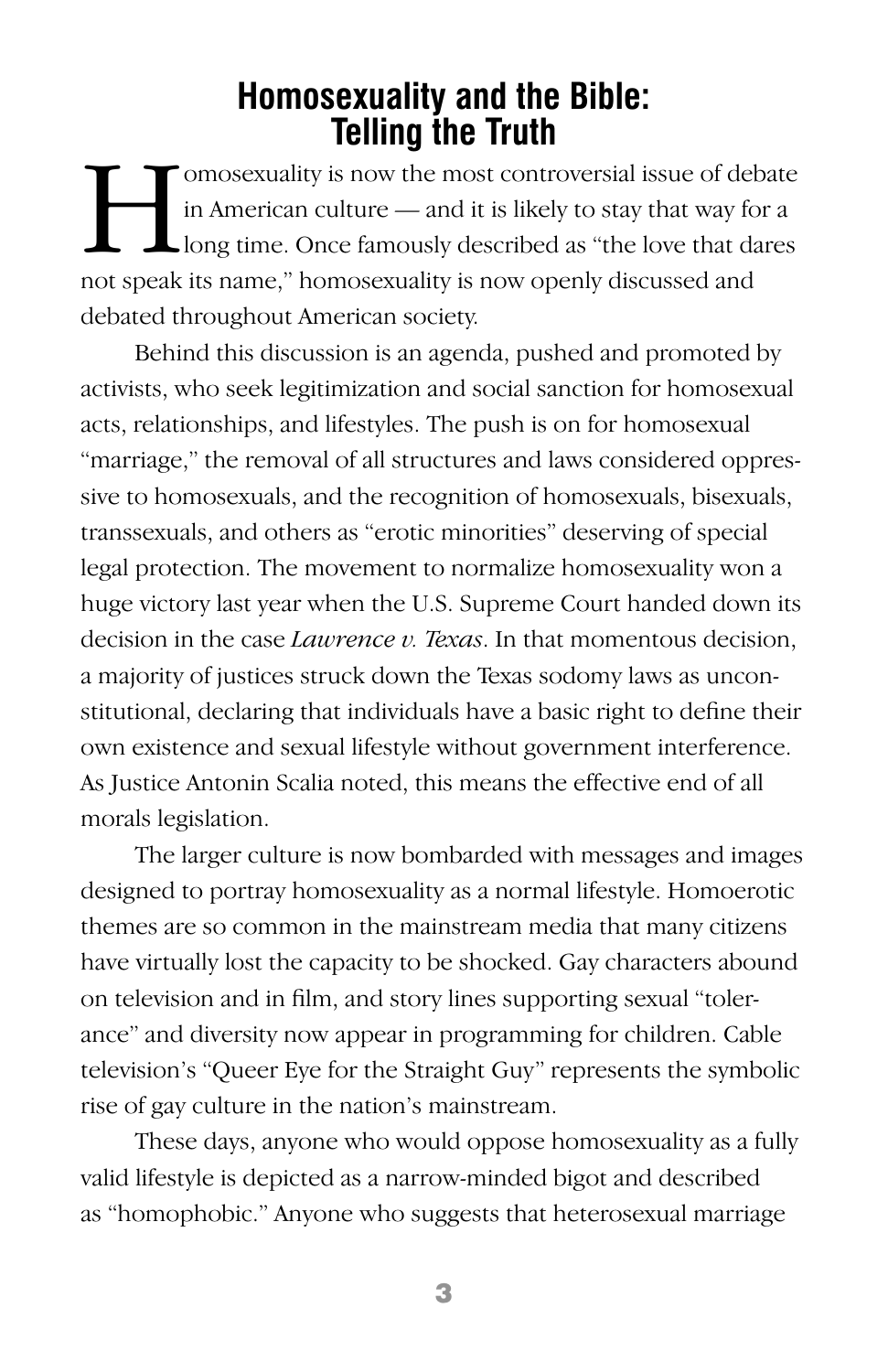is the only acceptable and legitimate arena of sexual activity is lambasted as out-dated, oppressive, and outrageously out of step with modern culture. Opponents of same-sex marriage are disparaged as intolerant, judgmental, and fundamentalist. Defenders of marriage are truly on the defensive — and the homosexual advocates know it.

The Church has not been an outsider to these debates. As the issue of homosexual legitimization has gained public prominence

and moved forward, some churches and denominations have joined the movement — even becoming advocates of homosexuality — while a few stand steadfastly opposed to compromise on the issue. In the middle are churches and denominations unable or unwilling to declare a clear conviction on homosexuality. Issues of homosexual ordination and marriage are regularly debated in the assemblies of several denominations — and many congregations, and the issue may eventually blow those denominations apart.

The challenge for the believing church now comes down to this: Do we have a distinctive message in the midst of this moral confusion?

This debate is itself nothing less than a revolutionary development. Any fair-minded observer of American culture and the American churches must note the incredible speed with which this issue has been driven into the cultural mainstream. The challenge for the believing church now comes down to this: Do we have a distinctive message in the midst of this moral confusion?

Our answer must be Yes. The Christian church must have a distinctive message to speak to the issue of homosexuality, because the Bible has a distinctive message. Faithfulness to Holy Scripture demands that the Church hold to the biblical witness. Anything less is a road to theological oblivion.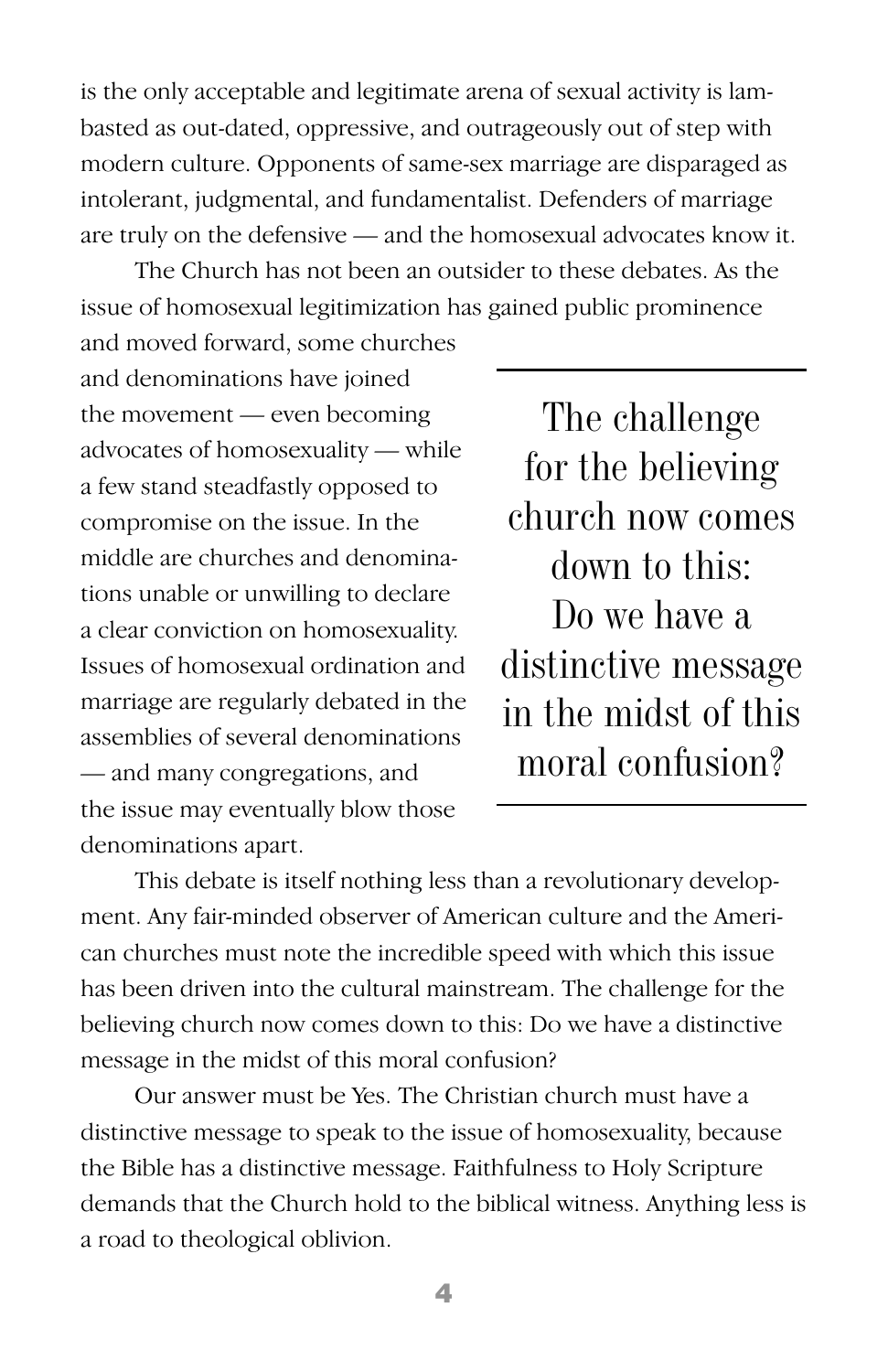The affirmation of biblical authority is thus central to the Church's consideration of this issue — or any issue. The Bible is the Word of God in written form, inerrant and infallible, inspired by the Holy Spirit and "profitable for doctrine, for reproof, for correction, for instruction in righteousness" [2 Timothy 3:16]. This is the critical watershed: Those churches that reject the authority of Scripture will eventually succumb to cultural pressure and accommodate their understanding of homosexuality to the spirit of the age. Those churches that affirm, confess, and acknowledge the full authority of the Bible have no choice in this matter — we must speak a word of compassionate truth. And that compassionate truth is this: Homosexual acts are expressly and unconditionally forbidden by God through His Word, and such acts are an abomination to the Lord by His own declaration. These are strong words, but they are the Bible's words.

The late Elizabeth Achtemeier, for many years an influential professor at Richmond's Union Theological Seminary, stated the case clearly: "The clearest teaching of Scripture is that God intended sexual intercourse to be limited to the marriage relationship of one man and one woman." The clearest teaching of Scripture? That this is so should be apparent to all who look to the Bible for guidance on this issue. This assessment of the Bible's content would have been completely uncontroversial throughout the last nineteen centuries of the Christian church. Only in recent years have some biblical scholars come forward to claim that the Bible presents a mixed message — or a very different message — on homosexuality.

The homosexual agenda is pushed by activists who are totally committed to the cause of making homosexuality a sanctioned and recognized form of sexual activity — and the basis for legitimate marriages and family relationships. Every obstacle that stands in the way of progress toward this agenda must be removed, and Scripture stands as the most formidable obstacle to that agenda.

We should not be surprised therefore that apologists for the homosexual agenda have arisen even within the world of biblical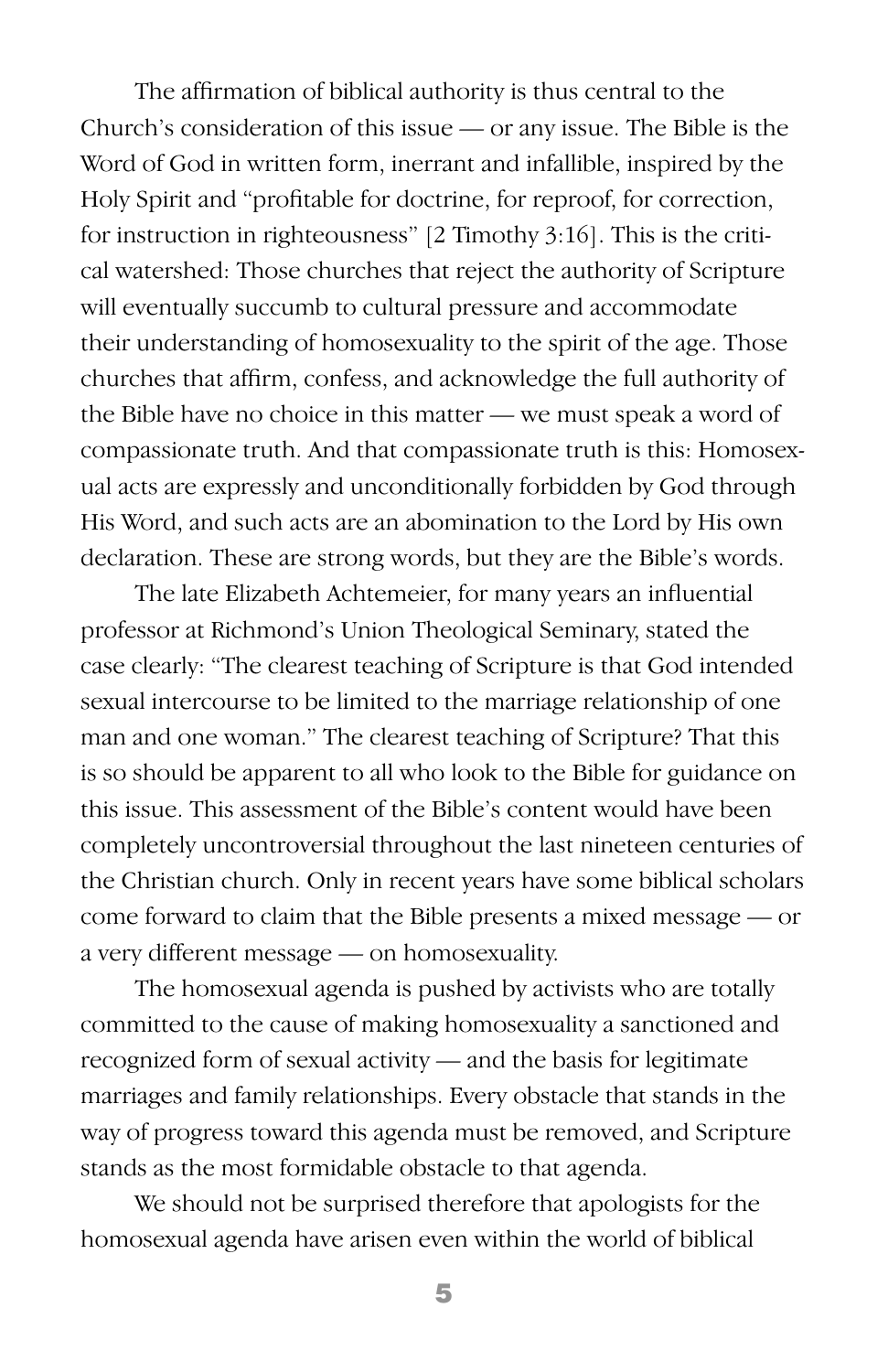scholarship. Biblical scholars are themselves a very mixed group, with some defending the authority of Scripture and others bent on deconstructing the biblical text. The battle lines on this issue are immediately apparent. Those who deny the truthfulness, inspiration, and authority of the Bible, in the main, will eventually argue that Scripture sanctions homosexuality — or at least argue that the biblical passages forbidding homosexual acts are confused, misinterpreted, or irrelevant.

To accomplish this requires feats of exotic biblical interpretation worthy of the most agile circus contortionist. Several decades ago, the late J. Gresham Machen remarked, "The Bible, with a complete

Biblical Christianity is the final wall of resistance to the homosexual agenda.

abandonment of all scientific historical method, and of all common sense, is made to say the exact opposite of what it means; no Gnostic, no medieval monk with his fourfold sense of Scripture, ever produced more absurd Biblical interpretation than can be heard every Sunday in the pulpits

of New York." Dr. Machen was referring to the misuse and misapplication of Scripture that he saw as a mark of the infusion of a pagan spirit within the church. Even greater absurdity than that observed by Machen is now evident among those determined to make the Bible sanction homosexuality.

Biblical Christianity is the final wall of resistance to the homosexual agenda. In the end, that resistance comes down to the Bible itself. Those working tirelessly for the normalization of homosexuality know that the Bible's clear and unambiguous opposition to all forms of homosexual behavior must be neutralized if they are to be fully successful. Their efforts to this end deserve our closest attention.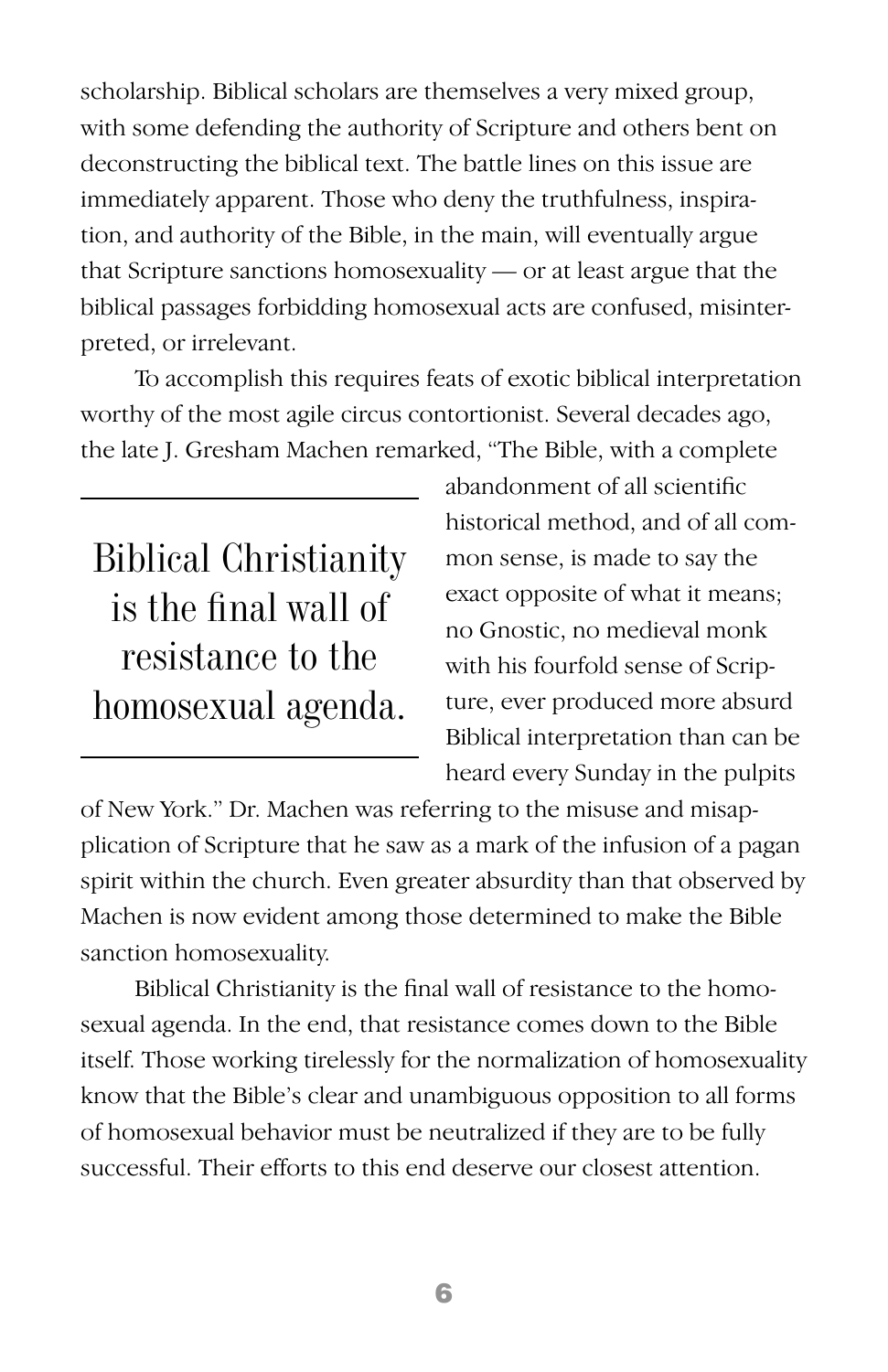## **Homosexuality and the Bible: Twisting the Truth**

Biblical Christianity represents the greatest obstacle to the<br>simple — the Bible emphatically condemns all forms of<br>homogogy laborator. If homogogy advocates are to succeed, the normalization of homosexuality. The reason for this is quite simple — the Bible emphatically condemns all forms of homosexual behavior. If homosexual advocates are to succeed, they must either marginalize or neutralize the Bible as an authority.

Different approaches are taken toward this end. For some, an outright rejection of biblical authority is explicit. With astounding candor, William M. Kent, at one time a member of a committee assigned by United Methodists to study homosexuality, declared that "the scriptural texts in the Old and New Testaments condemning homosexual practice are neither inspired by God nor otherwise of enduring Christian value. Considered in the light of the best biblical, theological, scientific, and social knowledge, the biblical condemnation of homosexual practice is better understood as representing time and place bound cultural prejudice." This approach is the most honest as found among the revisionists. These persons do not deny that the Bible expressly forbids homosexual practices — they acknowledge that the Bible does just that. Their answer is straightforward; we must abandon the Bible in light of modern knowledge and sensitivities.

The next step taken by those who follow this approach is to suggest that it is not sufficient for the authority of the Bible to be denied — the Bible must be opposed. Gary David Comstock, Protestant chaplain at Wesleyan University charges: "Not to recognize, critique, and condemn Paul's equation of godlessness with homosexuality is dangerous. To remain within our respective Christian traditions and not challenge those passages that degrade and destroy us is to contribute to our own oppression." Further, Comstock argues, "These passages will be brought up and used against us again and again until Christians demand their removal from the biblical canon, or, at the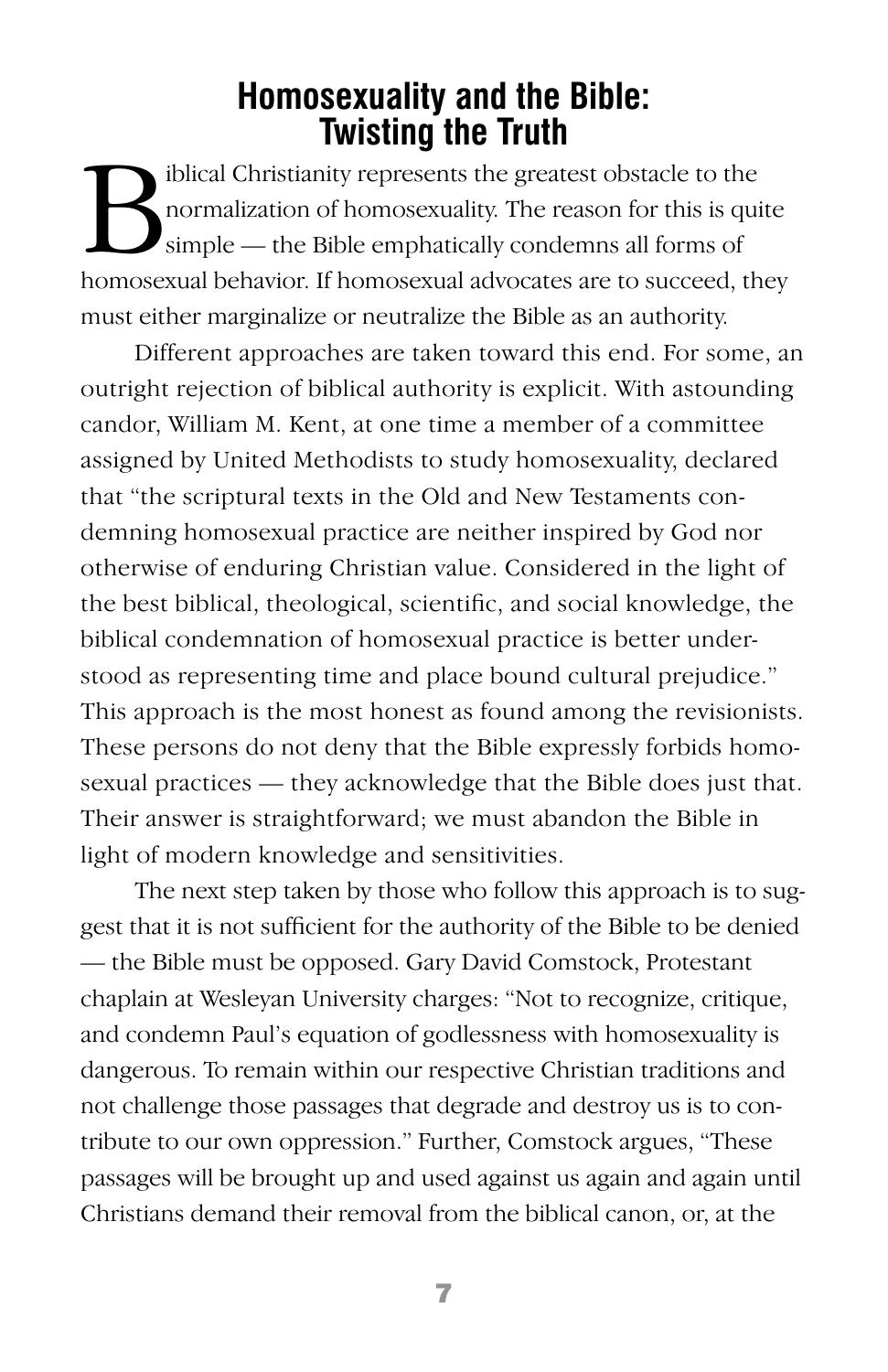very least, formally discredit their authority to prescribe behavior."

A second approach taken by the revisionists is to suggest that the human authors of Scripture were limited by the scientific immaturity of their age. If they knew what we now know, these revisionists claim, the human authors of Scripture would never have been so closed-minded. Victor Paul Furnish makes this case: "Not only the terms, but the concepts 'homosexual' and 'homosexuality' were unknown in Paul's day. These terms like 'heterosexual,' 'heterosexuality,' 'bisexual,' and 'bisexuality' presuppose an understanding of human sexuality that was possible only with the advent of modern

psychology and sociological analysis. The ancient writers were operating without the vaguest idea of what we have learned to call 'sexual orientation'."

Indeed, Paul and the other apostles seem completely ignorant of modern secular understandings of sexual identity and orientation — and this truth is

Modern notions of sexual orientation must be brought to answer to Scripture — not vice versa.

fundamentally irrelevant. Modern notions of sexual orientation must be brought to answer to Scripture — not vice versa. Scripture must not be called upon to defend itself in light of modern notions. Paul will not apologize to Sigmund Freud or the American Psychological Association, and the faithful church must call this approach what it is — a blatant effort to subvert the authority of Scripture and to replace biblical authority with the false authority of modern secular ideologies.

A third approach taken by the revisionists is to deny that biblical passages actually refer to homosexuality at all, or to argue that the passages refer to specific and 'oppressive' homosexual acts. For instance, some argue that Paul's references to homosexuality are actually references to pederasty [the sexual abuse of young boys], to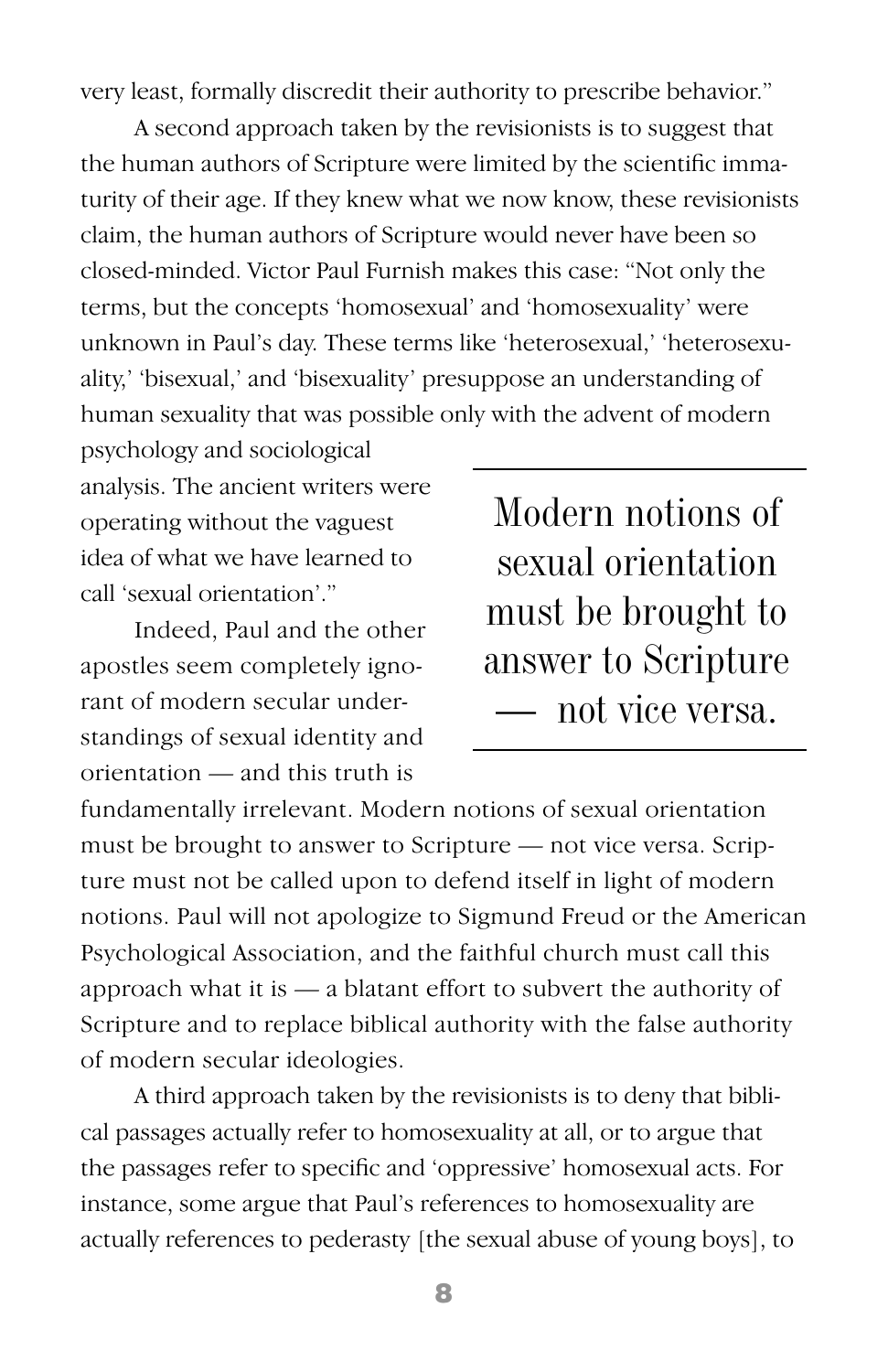homosexual rape, or to "non-committed" homosexual relationships. The same is argued concerning passages such as Genesis 19, Leviticus 18:22, and Leviticus 20:13. Yet, in order to make this case, the revisionists must deny the obvious — and argue the ridiculous.

Likewise, some argue that the sin of Sodom was not homosexuality, but inhospitality. John J. McNeill takes this line, arguing that the church oppressively shifted the understanding of the sin of Sodom from inhospitality to homosexuality. The text, however, cannot be made to play this game. The context indicates that the sin of Sodom is clearly homosexuality — and without this meaning, the passage makes no sense. The language and the structure of the text are clear. Beyond this, Jude, verse 7, self-evidently links the sin of Sodom with sexual perversion and immorality, stating, "Just as Sodom and Gomorrah and the cities around them, since they in the same way as these indulged in gross immorality and went after strange flesh, are exhibited as an example, in undergoing the punishment of eternal fire."

This verse is sufficient to indicate the severity of the Bible's condemnation of homosexuality. Leviticus 18:22 speaks of male homosexuality as an 'abomination' — the strongest word used of God's judgment against a human act.

The most extensive argument against homosexuality is not found in the Old Testament, however, but in Romans 1:22-27, a passage which is found within Paul's lengthy introduction to his Roman letter.

"Professing to be wise, they became fools, and exchanged the glory of the incorruptible God for an image in the form of corruptible man and of birds and four-footed animals and crawling creatures. Therefore God gave them over in the lusts of their hearts to impurity, that their bodies might be dishonored among them. For they exchanged the truth of God for a lie, and worshipped and served the creature rather than the Creator, who is blessed forever. Amen. For this reason, God gave them over to degrading passions; for the women exchanged the natural function for that which is unnatural, and in the same way also the men abandoned the natural function of

9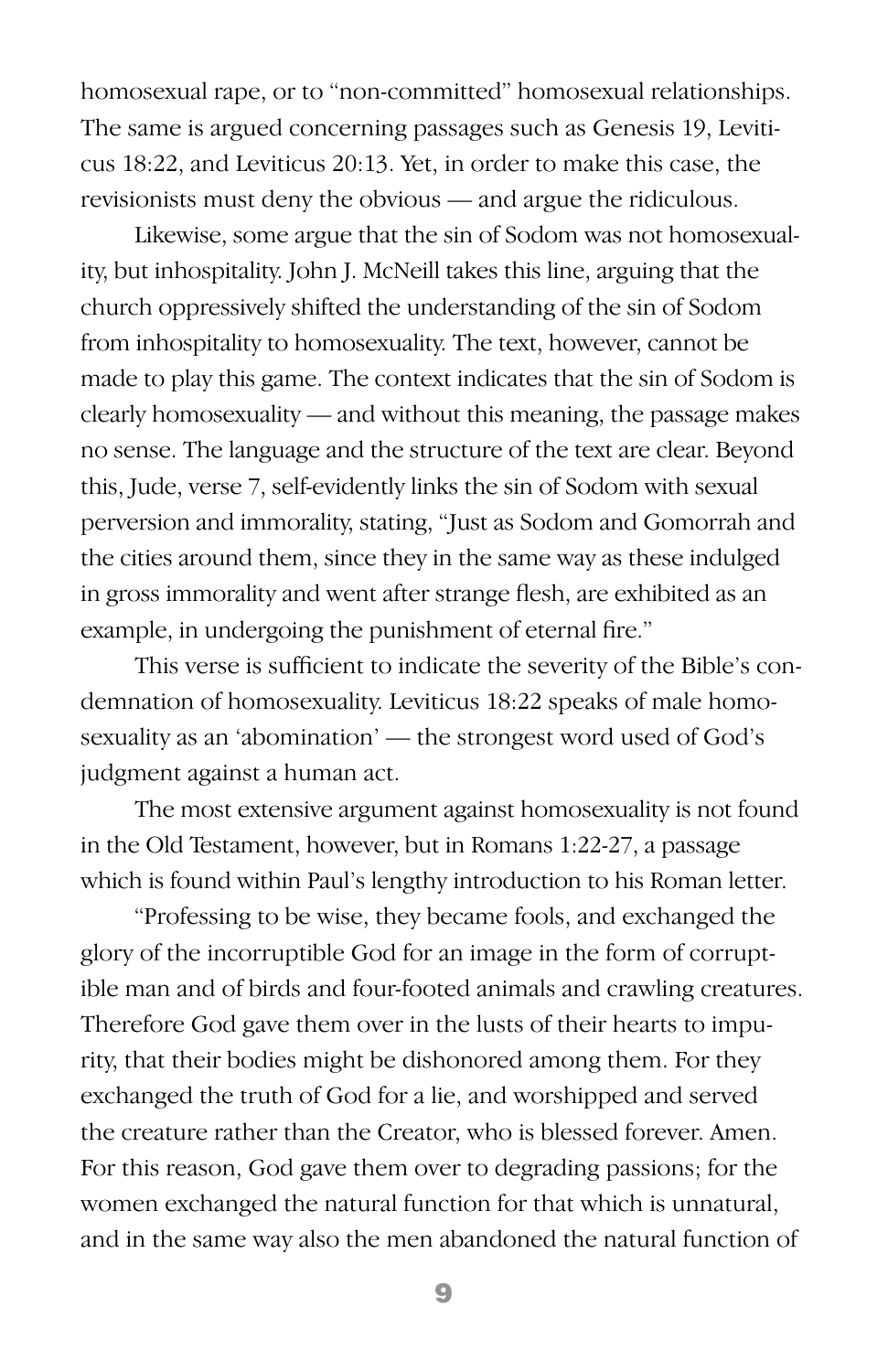the woman and burned in their desire toward one another, men with men committing indecent acts and receiving in their own persons the due penalty of their error."

As Romans 1 makes absolutely clear, homosexuality is fundamentally an act of unbelief. As Paul writes, the wrath of God is revealed against all those "who suppress the truth in unrighteousness." God the Creator has implanted in all humanity a knowledge of Himself, and all are without excuse. This is the context of Paul's explicit statements on homosexuality.

Homosexual acts and homosexual desire, states Paul, are a rebellion against God's sovereign intention in creation and a gross

As Romans 1 makes absolutely clear, homosexuality is fundamentally an act of unbelief.

perversion of God's good and perfect plan for His created order. Paul makes clear that homosexuality — among both males and females — is a dramatic sign of rebellion against God and His intention in creation. Those about whom Paul writes have worshipped the creature rather than the Creator. Thus, men and

women have forfeited the natural complementarity of God's intention for heterosexual marriage and have turned to members of their own sex, burning with an illicit desire which is in itself both degrading and dishonorable.

This is a very strong and clear message. The logical progression in Romans 1 is undeniable. Paul shifts immediately from his description of rebellion against God as Creator to an identification of homosexuality — among both men and women — as the first and most evident sign of a society upon which God has turned His judgment. Essential to understanding this reality in theological perspective is a recognition of homosexuality as an assault upon the integrity of creation and God's intention in creating human beings in two distinct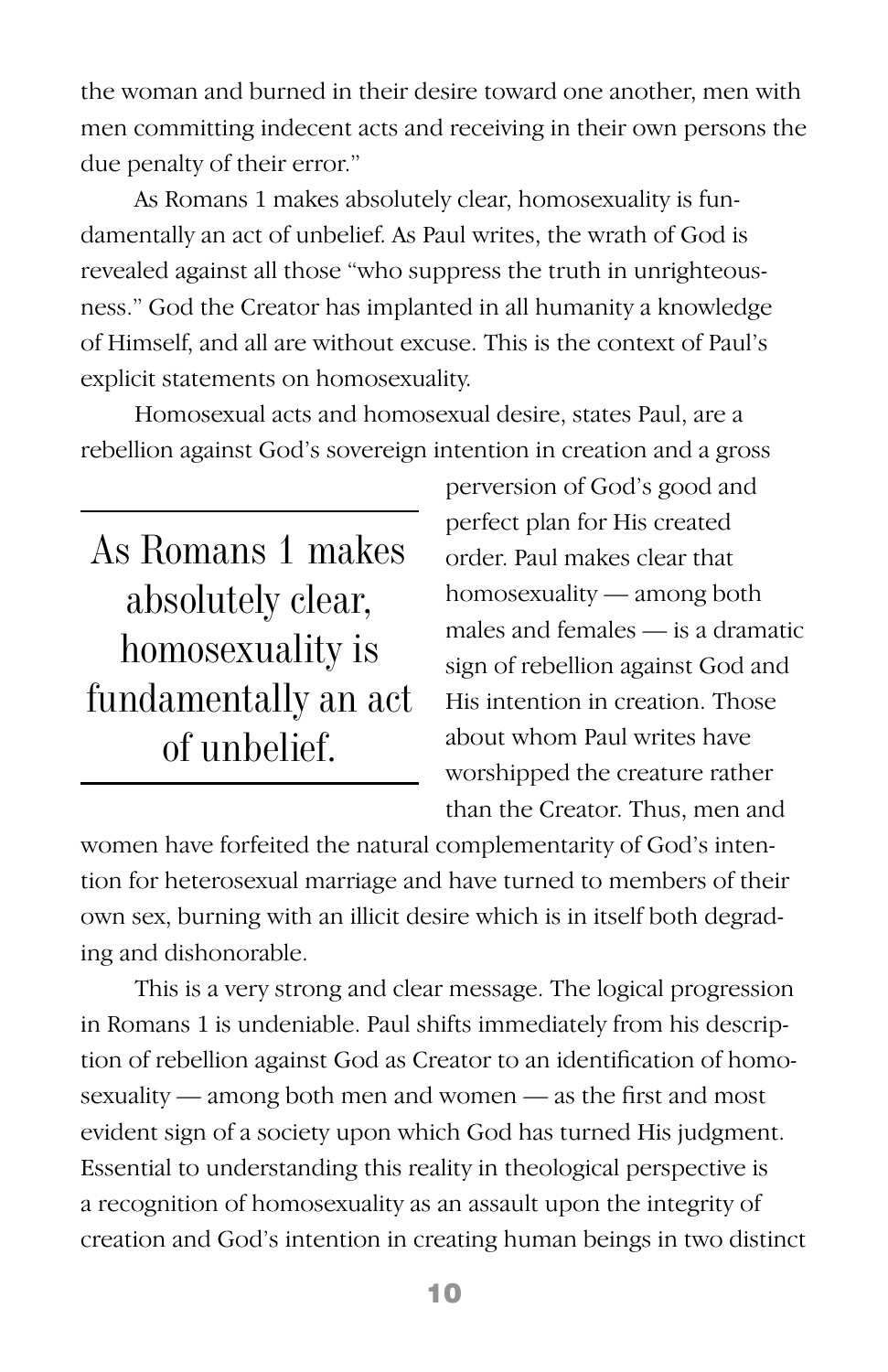and complementary genders. This text may be dismissed and ignored by those who reject its message, but it cannot be neutralized.

## **Homosexuality and the Bible: Trusting the Truth**

With the movement toward same-sex marriage and the<br>some churches are running for cover. Yet, our Christian<br>responsibility is clear. We are to tall the truth shout what Cod l normalization of homosexuality gaining momentum, some churches are running for cover. Yet, our Christian responsibility is clear — we are to tell the truth about what God has revealed concerning human sexuality, gender, and marriage. No one said it was going to be easy.

At every point the confessing and believing Church runs counter to the cultural tidal wave. Even to raise the issue of gender is to offend those who wish to eradicate any gender distinctions, arguing that these are merely "socially constructed realities" and vestiges of an ancient past.

Scripture will not allow this attempt to deny the structures of creation. Romans 1 must be read in light of Genesis 1 and 2. As Genesis 1:27 makes apparent, God intended from the beginning to create human beings in two genders or sexes — "male and female He created them." Both man and woman were created in the image of God. They were and are distinct, and yet inseparably linked by God's design. The genders really are different, and the distinction goes far beyond mere physical differences, but the man recognized the woman as "bone of my bone and flesh of my flesh."

The bond between man and woman is marriage, which is not an historical accident or the result of socialization and cultural evolution. To the contrary, marriage and the establishment of the heterosexual covenant union is central to God's intention — before and after the Fall. Immediately following the creation of man and woman come the instructive words: "For this cause a man shall leave his father and his mother, and shall cleave to his wife; and they shall become one flesh. And the man and his wife were both naked and were not ashamed."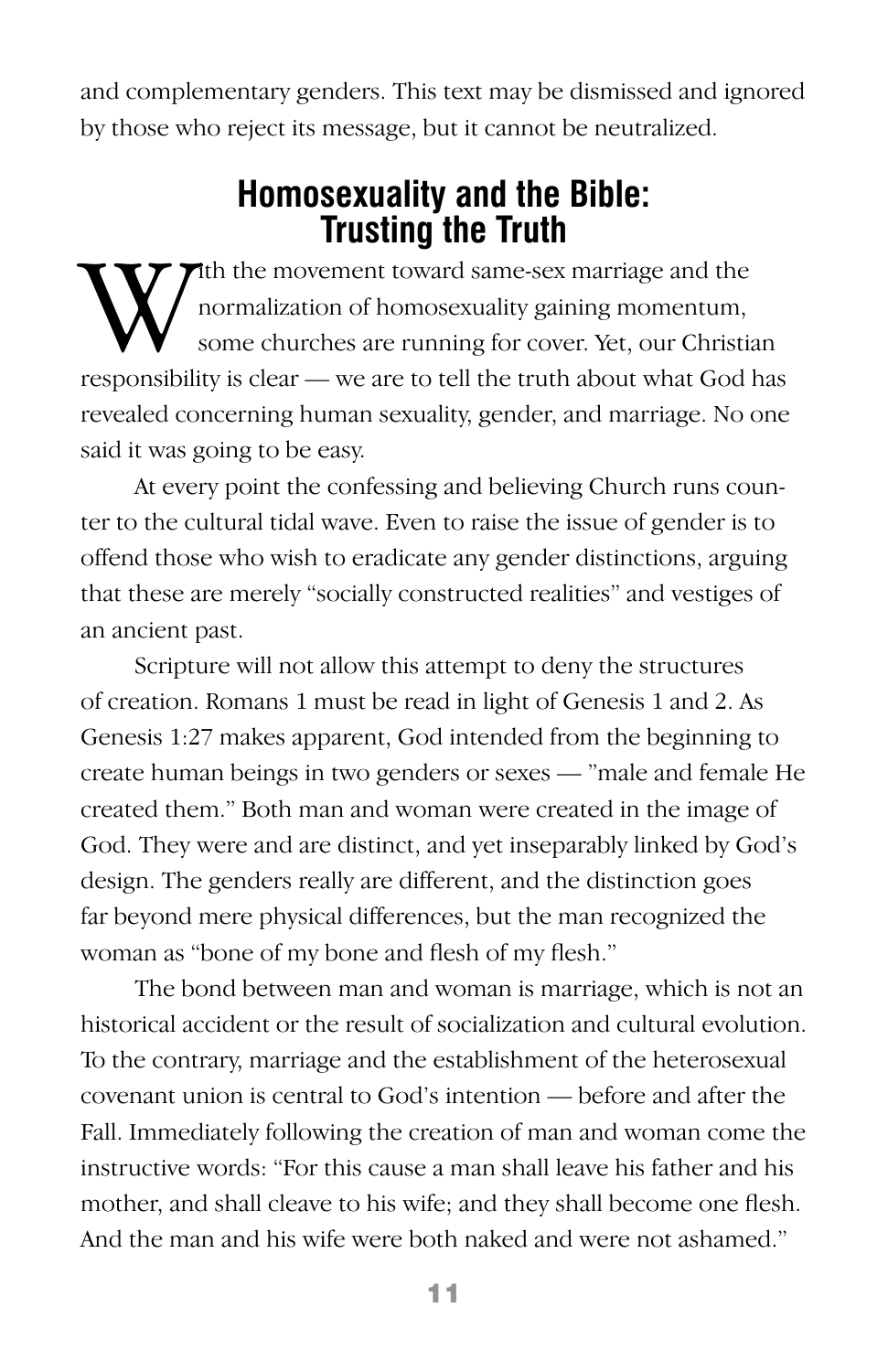Evangelical Christians have often failed to present this biblical truth straightforwardly, and thus many of our churches and members are unarmed for the ideological, political, and cultural conflicts which mark the modern landscape. The fundamental axiom upon which evangelical Christians must base any response to homosexuality it this: God alone is sovereign, and He has created the universe and all within by His own design and to His own good pleasure. Further-

more, He has revealed to us His creative intention through Holy Scripture — and that intention was clearly to create and establish two distinct but complementary genders or sexes. The Genesis narratives demonstrate that this distinction of genders is neither accidental nor inconsequential to the divine design. "It is not good that the man should be alone; I will make for him a

Any sexual expression outside of that heterosexual marriage relationship is illicit, immoral, and outlawed by God's explicit command and law.

helper suitable for him," determined God. And God created woman.

God's creative intention is further revealed in the cleaving of man to the woman ["his wife"] and their new identity as "one flesh." This biblical assertion — which no contorted interpretation can escape — clearly places marriage and sexual relations within God's creative act and design.

The sexual union of a man and a woman united in covenant marriage is thus not only allowed, but is commanded as God's intention and decree. Sexual expression is limited to this heterosexual covenant, which in its clearest biblical expression is one man and one woman united for as long as they both shall live.

Therefore, any sexual expression outside of that heterosexual marriage relationship is illicit, immoral, and outlawed by God's explicit command and law. That fundamental truth runs counter, not only to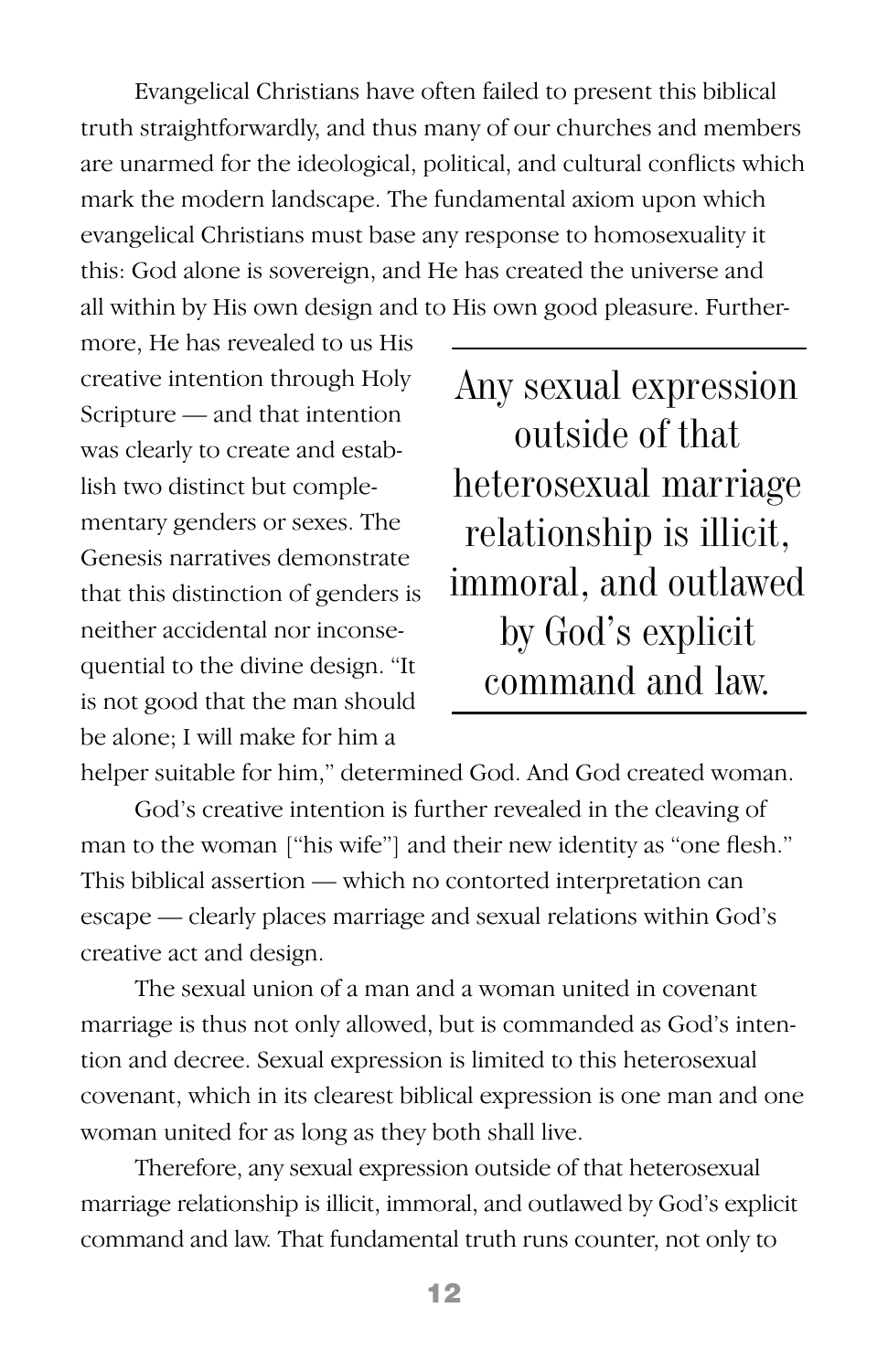the homosexual agenda, but to the rampant sexual immorality of the age. Indeed, the Bible has much more to say about illicit heterosexual activity than about homosexual acts. Adultery, rape, bestiality, pornography, and fornication, for example, are expressly forbidden.

As E. Michael Jones argues, most modern ideologies are, at base, efforts to rationalize sexual behavior. In fact, he identifies modernity itself as "rationalized lust." We should expect the secular world, which is at war with God's truth, to be eager in its efforts to rationalize lust, and to seek legitimacy and social sanction for its sexual sins. We should be shocked, however, that many within the Church now seek to accomplish the same purpose, and to join in common cause with those openly at war with God's truth.

Paul's classic statement in Romans 1 sets the issues squarely before us. Homosexuality is linked directly to idolatry, for it is on the basis of their idolatry that God gave them up to their own lusts. Their hearts were committed to impurity, and they were degrading their own bodies by their illicit lusts.

Their idolatry — exchanging the truth of God for a lie, and worshipping the creature rather than the Creator — led God to give them over to their degrading passions. From here, those given over to their degraded passions exchanged the natural use of sexual intercourse for that which God declared to be unnatural [literally, against nature]. At this point Paul explicitly deals with female homosexuality or lesbianism, as well as male homosexuality. This is one of the very few references in all ancient literature to female homosexuality, and Paul's message is clear: All forms of homosexual eroticism and sexual behavior fall short of God's glory, violate God's revealed law, and are inherently unnatural.

But the women involved in lesbianism were not and are not alone. Men, too, have given up natural intercourse with women and have been consumed with passion for other men. The acts they commit, they commit without shame. As a result, they have received within their own bodies the penalty of their error.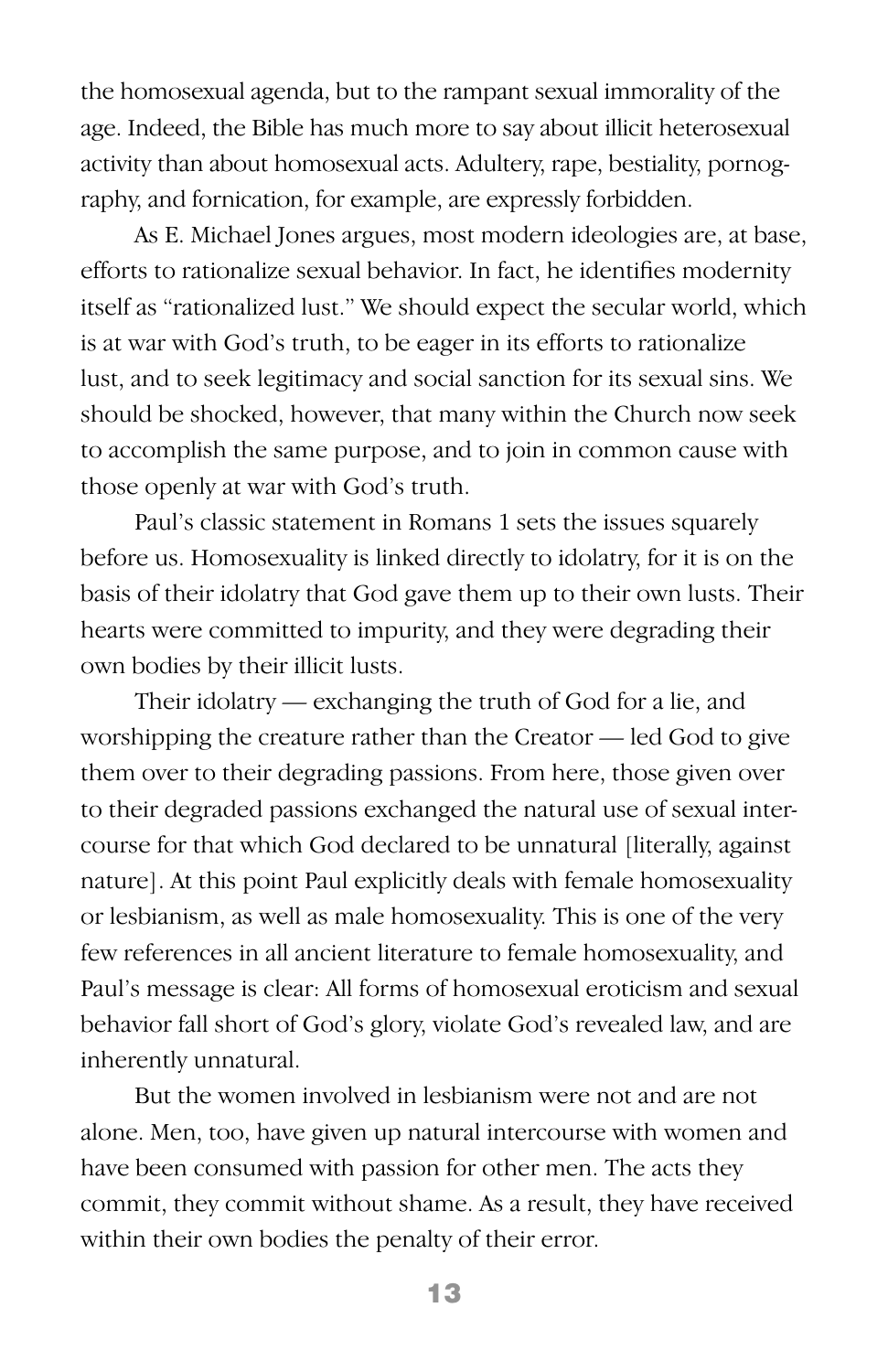Beyond this, God has given them up to their own depraved minds, and they do those things which are not proper. The message could not be more candid and clear, but there are those who seek to deny the obvious. Some have claimed that Paul is here dealing only with those heterosexual persons who commit homosexual acts. The imaginative folly of this approach is undone by Scripture, which allows no understanding that any human beings are born anything other than heterosexual. The modern — and highly political — notion of homosexual "orientation" as a natural human condition cannot be squared with the Bible. The only orientation indicated by

The only orientation indicated by Scripture is the universal human orientation to sin.

Scripture is the universal human orientation to sin.

In other letters, Paul indicates that homosexuals — along with those who persist in other sins — will not inherit the Kingdom of God. The word Paul uses in 1 Corinthians 6:9-10 and 1 Timothy 1:10 is arsenokoites, a word with a graphic etymology. Some

modern revisionists have attempted to suggest that this refers only to homosexual rapists or child abusers. This argument will not stand even the slightest scholarly consideration. The word does not appear in any Greek literature of the period. As New Testament scholar David Wright has demonstrated, the word was taken by Paul directly from Leviticus 18:22 and 20:13, and its meaning is homosexuality itself.

The biblical witness is clear: Homosexuality is a grievous sin against God and is a direct rejection of God's intention and command in creation. All sin is a matter of eternal consequence, and the only hope for any sinner is the redemption accomplished by Jesus Christ, who on the cross paid the price for our sin, serving as the substitute for the redeemed.

Our response to persons involved in homosexuality must be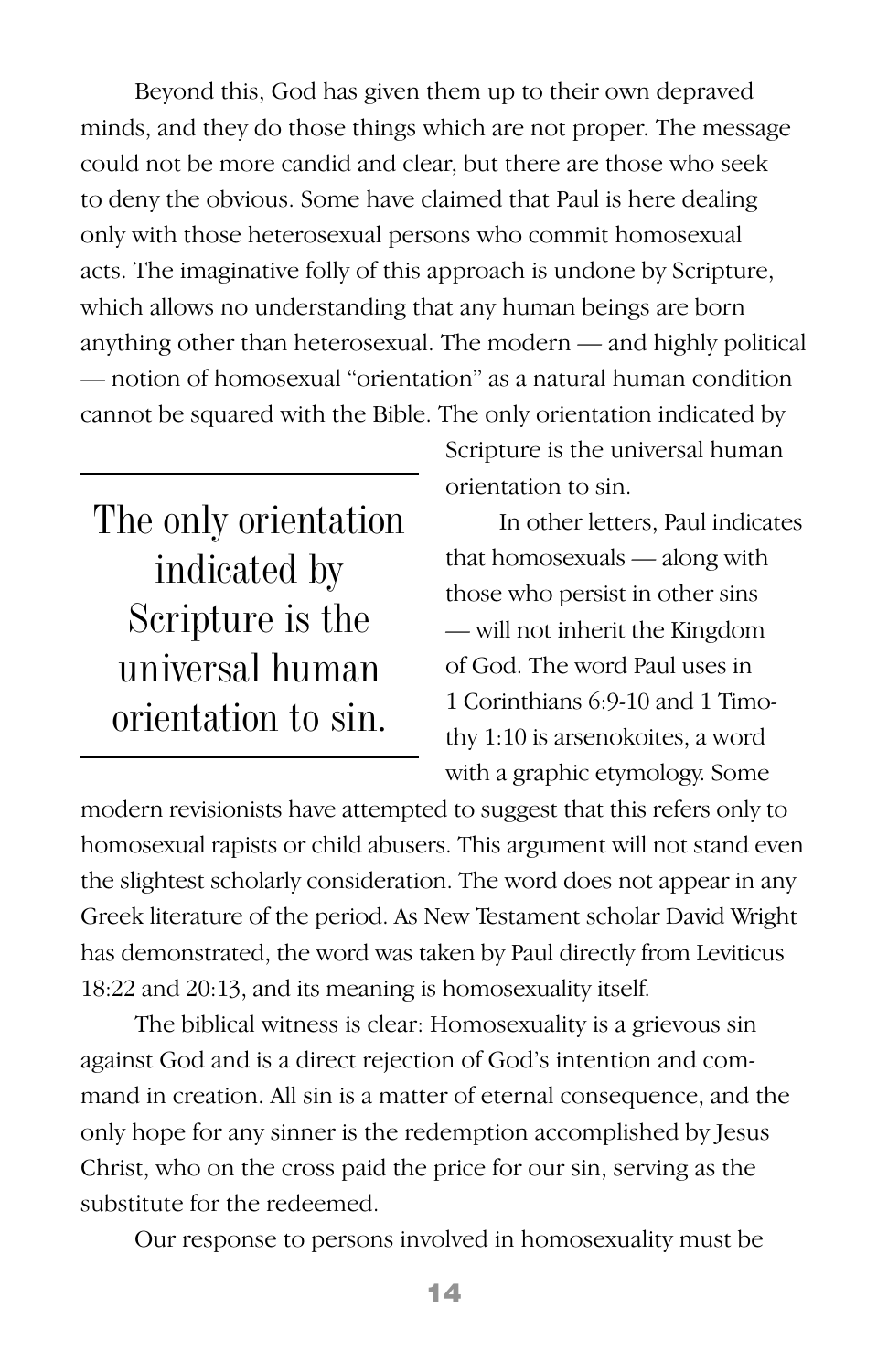marked by genuine compassion. But a central task of genuine compassion is telling the truth, and the Bible reveals a true message we must convey. Those seeking to contort and subvert the Bible's message are not responding to homosexuals with compassion. To lie is never compassionate — and their lie leads unto death.

In the end, the Church will either declare the truth of God's Word, or find a way to run away from it. It really comes down to trust. Do we trust the Bible to tell us truthfully what God desires and commands about our sexuality? If so, we really do know where we stand, and we really do know what to say. If not, let's just admit to the world that we really haven't a clue.

> *This series originally appeared as part of Dr. Mohler's daily Crosswalk Commentary. For more information, please go to www.albertmohler.com.*